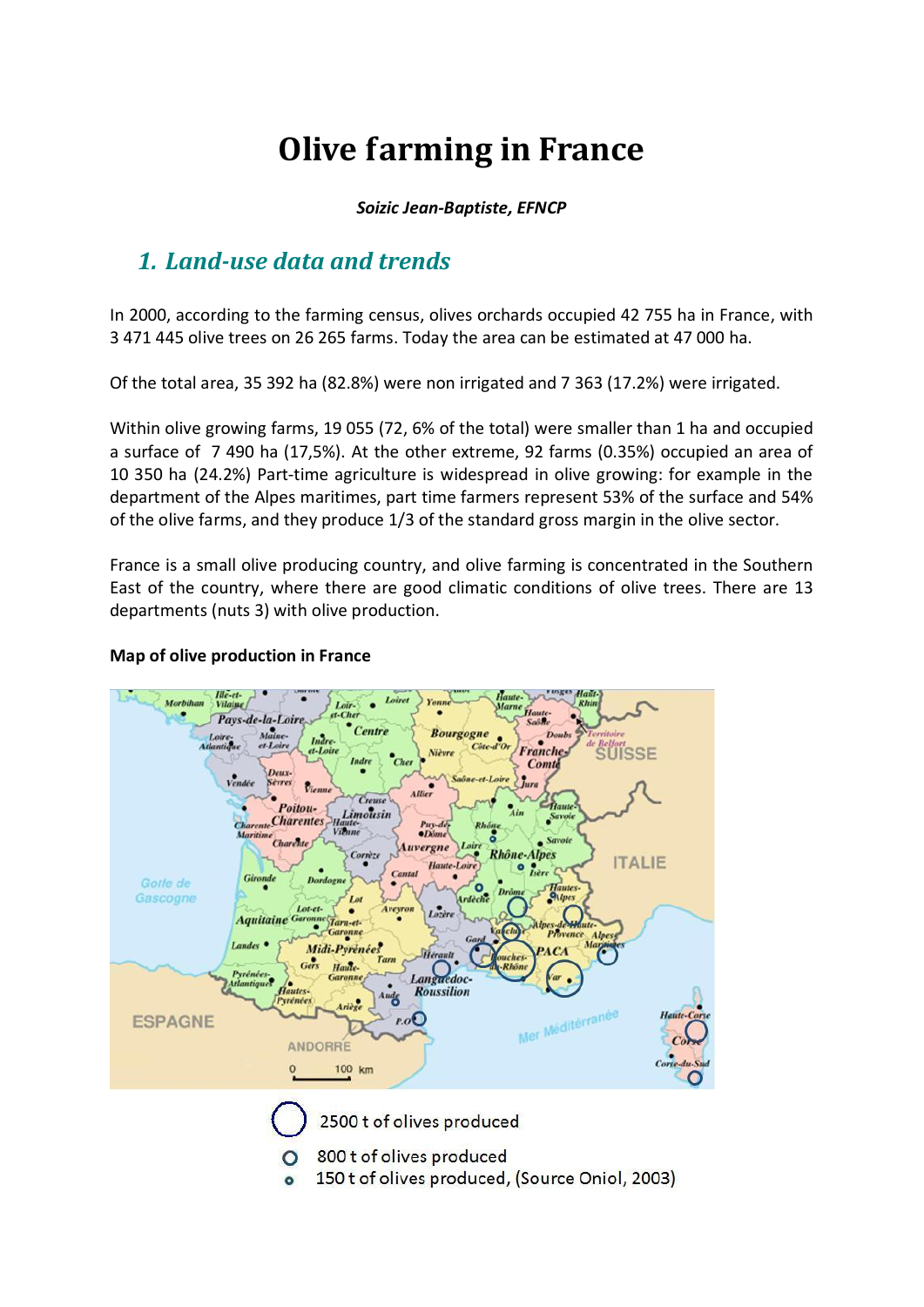The average plantation density ranges from 70 to 135 trees/ha, for the non-irrigated and irrigated orchards respectively. In the traditional plantations, the density ranges from 30 trees/ha in the Alpes-Maritimes to 90 in the Bouches-du-Rhône. In modern intensive plantations, the average plantation density is 280 trees/ha and the yield can reach 2 tonnes/ha. There are some intensive high density plantations (e.g. trials with 1000 trees/ha in Languedoc Roussillon) with mechanization but they are still rare.

In 2005, 22% of the national production was produced under PDO (Protected Denomination of Origin), which represents about 900t. The PDO rules limit the plantation density to 400 trees/ha and encourage the local variety of olive trees.

An important part of the olive production is for the production of olive fruit, not for oil. This type of olive represented 2000 t in 2000. Furthermore, in 2009, about 1800 ha of olive orchards were organic.

The peak of the olive orchards in France took place around the 1800's. After that period, they declined sharply for two main reasons:

- French colonial politics, which decided to plant olive trees in Nothern Africa, where the production per hectare was more important and competed with the French one.
- the phyloxera crisis in vine production from 1870, which induces a need for uncontaminated land: olive orchards were uprooted to plant vineyard.

The decline went on in the 20<sup>th</sup> century, accelerated by the big frosts of 1929 and 1956. In the last 15 years, an olive renovation program financed by the EU allowed to renew or to plant 3500 ha of olives orchards.



Source : Oniol 2003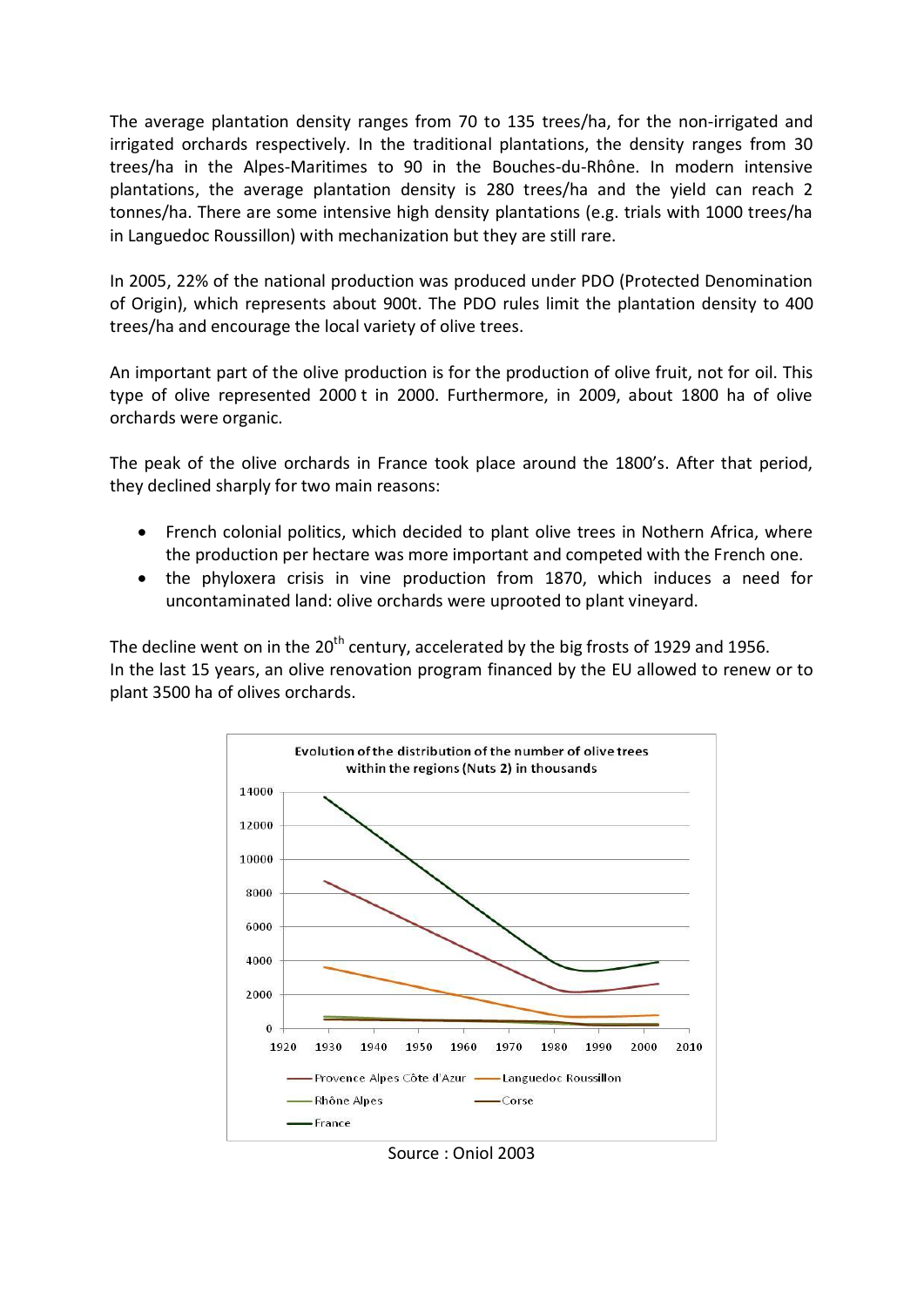*2. Photos of different types of olive grove in France*



Olive trees on terraces in the Alpes Maritimes ©DDAF Alpes Maritimes



Olive plantation in the Drome ©Jean Weber INRA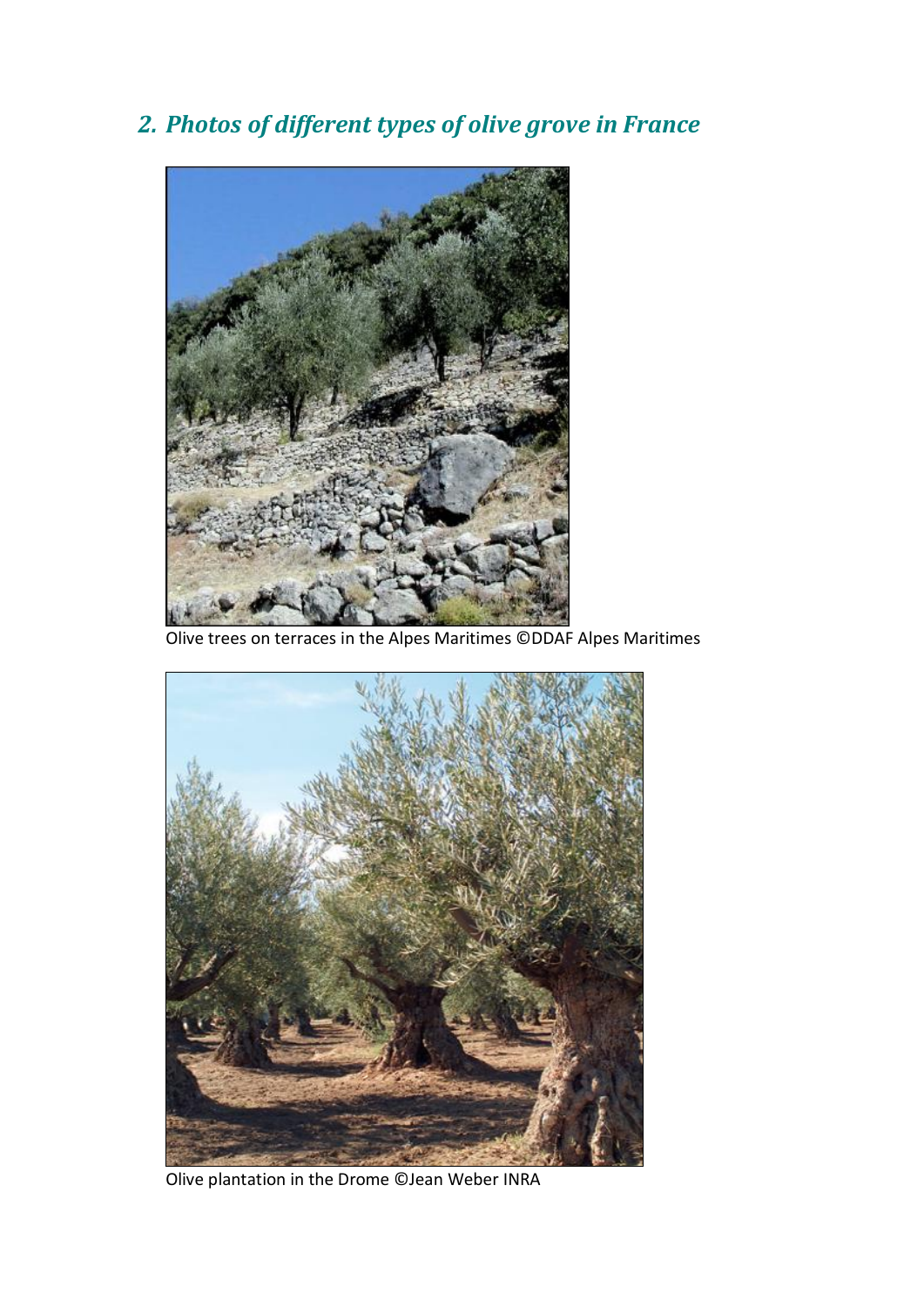

Olive groves in Hérault © Jean-Marie Bossenec

### *3. Policies for olive farming and the environment*

Olive orchards in Natura 2000 sites can be eligible for agri-environment schemes, specifically the "mesure agro-envrionnementale territorialisée, territoire à enjeu Natura 2000". The number in the national programme is 241-I1. This scheme is managed by a local operator in charge of defining the combination of unitary engagements. Theses engagements are defined at national level. The local operator also has to canvass the farmers. Farmers sign a 5-year contract with the state, committing themselves to respect the requirements specified in the contract.

For example, in the department of the Bouches du Rhônes, farmers using olive orchards on the Sainte Victoire Mountain can participate in the agri-environment scheme for a maximum payment of 190 Euros/ha. This scheme aims to improve the entomofauna by maintaining a permanent grass cover under the trees. The unitary engagement is COUVER\_03, and the name of the scheme is ARBORICULTURE PA SV13-VE. On the Sainte Victoire Mountain, 6 farmers have signed the contract for a total amount of 250,000 € for 5 years on 500 ha.

Some olive tree species are also under the scheme for endangered domestic species, especially in the region Provence Alpes Côtes d'Azur. This scheme concerns only very small areas. The scheme is named "préservation des ressources végétales menacées de disparition". The number in the national programmation is 241-G. At a regional level, a group of experts decides of a list of endangered domestic species. In Provence Alpes Côtes d'Azur, there are 49 varieties of olive trees in this list. To be eligible to this 5 year contract, the farmer must have a minimum area of orchards, and a minimum density of trees. He also has to sign a convention with a genetic resource board.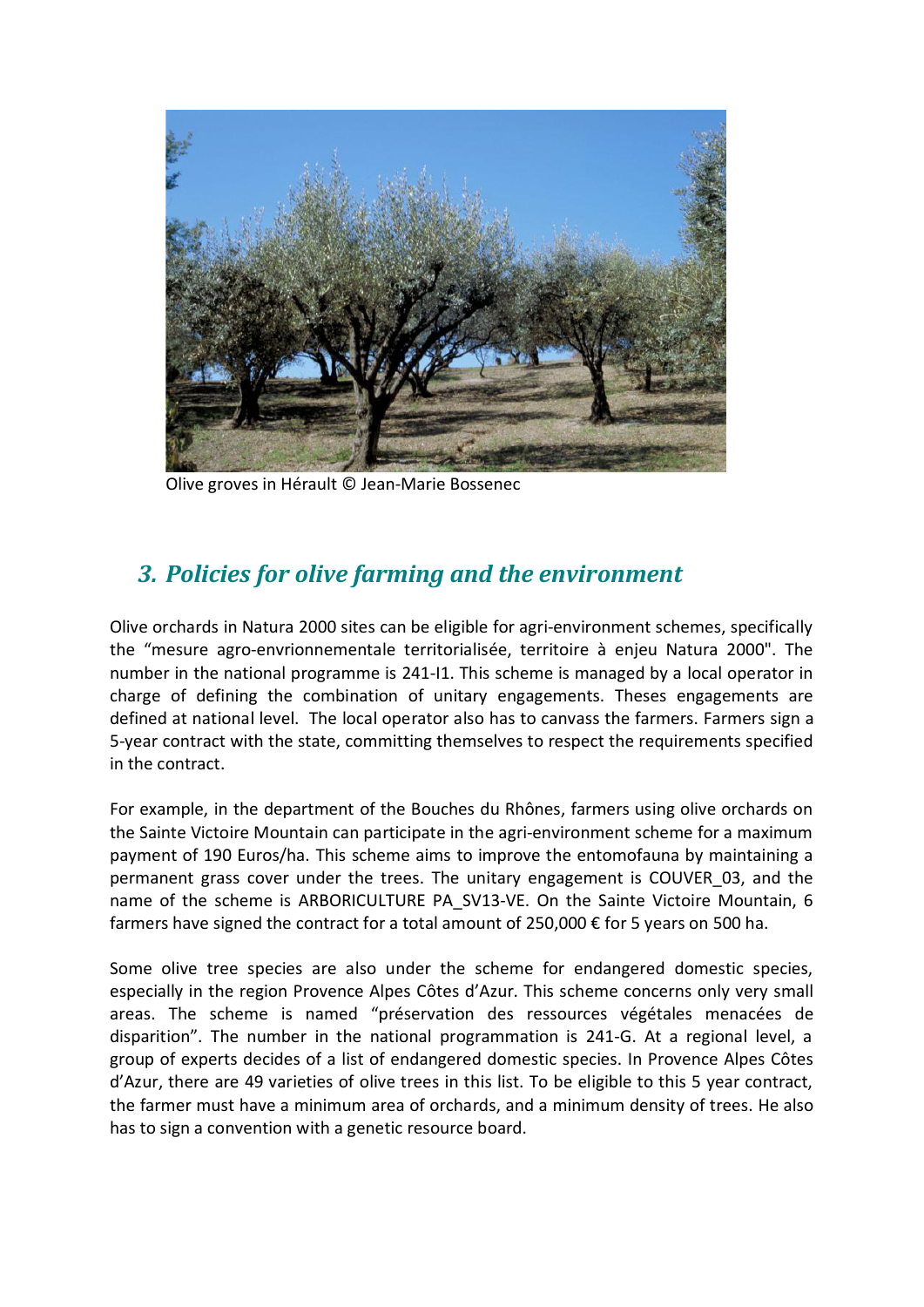### *4. Cross-complianceȂsummary of conditions*

The olive parcels receiving Pillar 1 support are subject to Good Agricultural and Environmental Condition (GAEC) requirements.

At a national level, the GAEC conditions for olives are:

- No uprooting of olive trees without a special dispensation from the local administration (Nuts 3).
- Respect of maintenance rules defined at local level (Nuts 3).

The maintenance rules are similar across the different departments (nuts 3). They are updated every year. For 2010, they are approximately as follows:

- Olive trees must be pruned regularly (at least every 2 or 3 years).
- The soil must be maintained by mowing or tillage before the 30th of June if the orchard is under grass. There should be no scrub, trees or crops between the trees.
- Uprooting is forbidden, but there are exceptions:
	- $\circ$  to contend with a declared disease. In this case, the farmer needs documentary evidence from the regional agriculture administration (nuts 2)].
	- o in case of climatic or fire accident
	- o to adjust the density plantation to PDO criteria

### *5. Recent olive projects*

The French LIFE Environment project Arboretum Beauregard (LIFE99 ENV/F/000497) investigated the importance of preserving a traditional landscape, with its associated biodiversity. Located in the Provence-Alpes-Côte d'Azur region, in southern France, the 1999-2002 project targeted the restoration of damaged natural habitats – riverbank woods, hedges and related habitats along the banks of the Ouvèze river, to avoid the risk of flash flooding. The site is situated at the northern limit of the natural distribution area of the olive tree, an area that has suffered considerably from climatic and economic problems, causing the progressive disappearance of olive groves and of traditional terrace cultivation. Another aim therefore, was to restore the diversity of native tree species and vegetation. For example, from a once-diverse range of olive-tree varieties only three species remained at the beginning of the project.

Working with the Conservatoire Botanique National Méditerranéen de Porquerolles – a national conservatory and botanical garden located in the Port-Cros national park – the project has planted an olive grove for research purposes, with the 35 olive-tree varieties grown in France, including 15 species of high economic value. The aim is to demonstrate the advantages of using wild native species. Parts of the area's traditional terraces were also restored. Importantly, a "National chart for the preservation of the genetic resources of olive trees" has been agreed upon regionally. Moreover, the project helped raise awareness